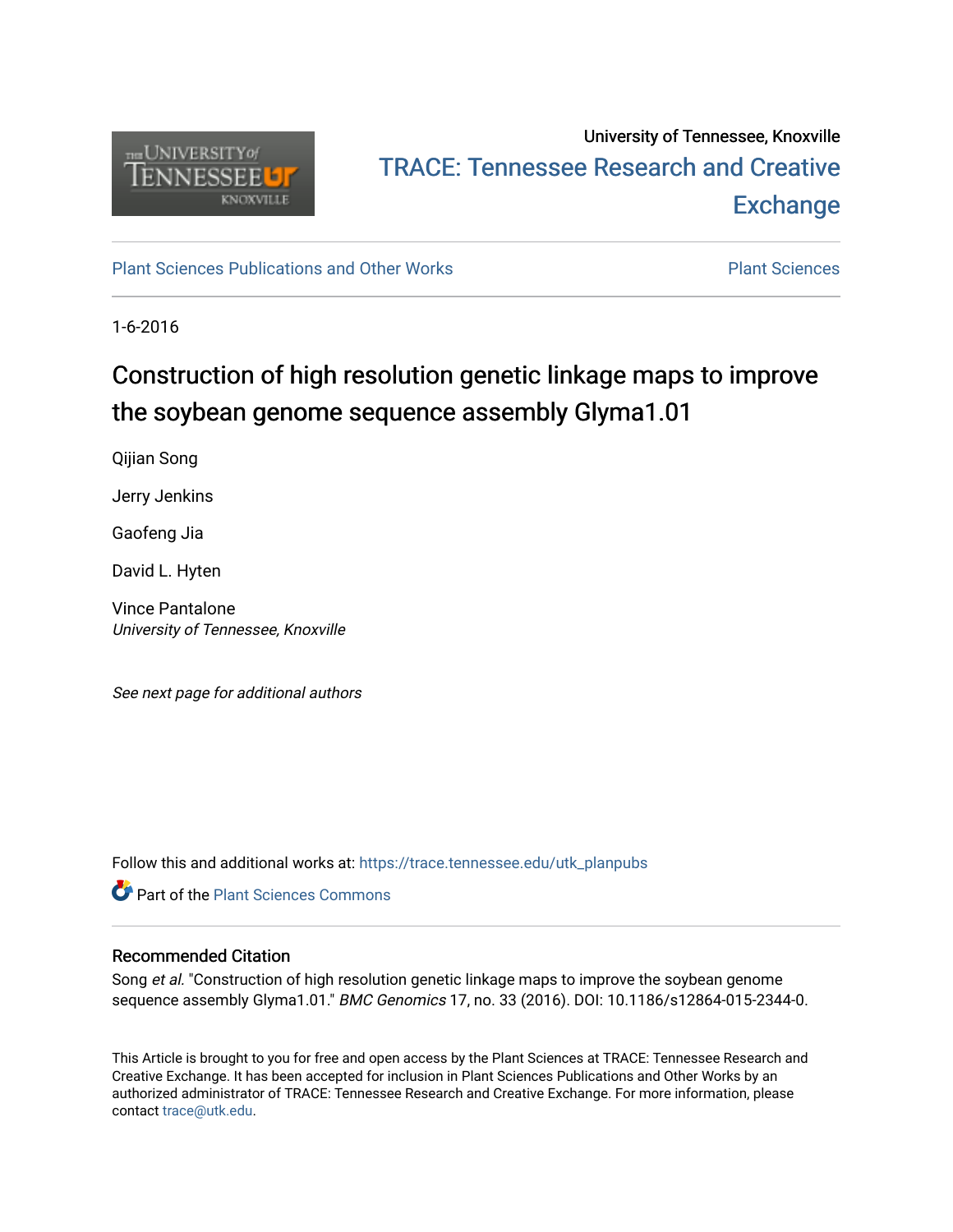#### Authors

Qijian Song, Jerry Jenkins, Gaofeng Jia, David L. Hyten, Vince Pantalone, Scott A. Jackson, Jeremy Schmutz, and Perry B. Cregan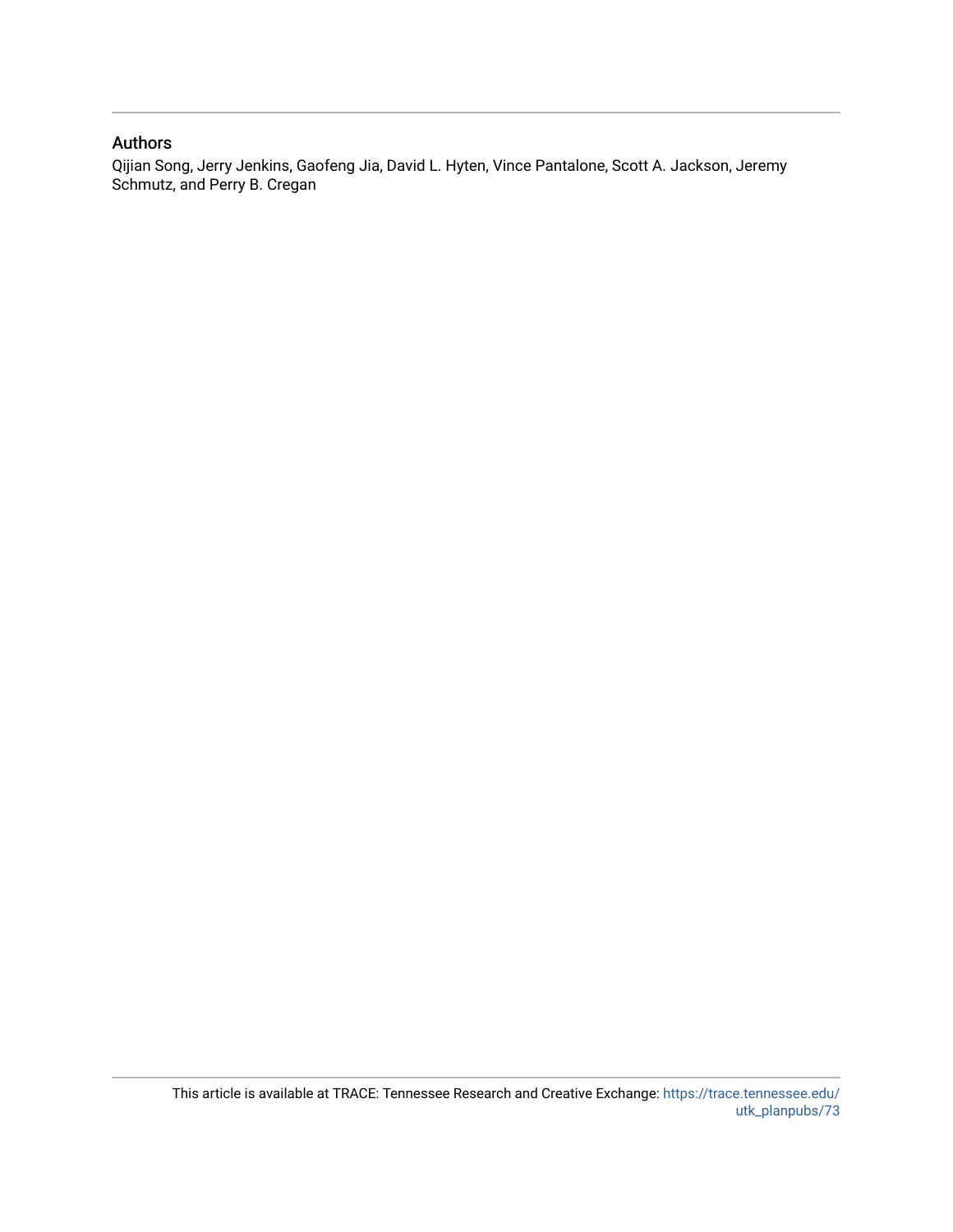### **RESEARCH ARTICLE External Structure Community Community Community Community Community Community Community Community**



# Construction of high resolution genetic linkage maps to improve the soybean genome sequence assembly Glyma1.01

Qijian Song<sup>1\*</sup>, Jerry Jenkins<sup>2</sup>, Gaofeng Jia<sup>1</sup>, David L. Hyten<sup>3</sup>, Vince Pantalone<sup>4</sup>, Scott A. Jackson<sup>5</sup> , Jeremy Schmutz<sup>2,6</sup> and Perry B. Cregan<sup>1</sup>

#### Abstract

Background: A landmark in soybean research, Glyma1.01, the first whole genome sequence of variety Williams 82 (Glycine max L. Merr.) was completed in 2010 and is widely used. However, because the assembly was primarily built based on the linkage maps constructed with a limited number of markers and recombinant inbred lines (RILs), the assembled sequence, especially in some genomic regions with sparse numbers of anchoring markers, needs to be improved. Molecular markers are being used by researchers in the soybean community, however, with the updating of the Glyma1.01 build based on the high-resolution linkage maps resulting from this research, the genome positions of these markers need to be mapped.

Results: Two high density genetic linkage maps were constructed based on 21,478 single nucleotide polymorphism loci mapped in the Williams 82 x G. soja (Sieb. & Zucc.) PI479752 population with 1083 RILs and 11,922 loci mapped in the Essex x Williams 82 population with 922 RILs. There were 37 regions or single markers where marker order in the two populations was in agreement but was not consistent with the physical position in the Glyma1.01 build. In addition, 28 previously unanchored scaffolds were positioned. Map data were used to identify false joins in the Glyma1.01 assembly and the corresponding scaffolds were broken and reassembled to the new assembly, Wm82.a2.v1. Based upon the plots of the genetic on physical distance of the loci, the euchromatic and heterochromatic regions along each chromosome in the new assembly were delimited. Genomic positions of the commonly used markers contained in BARCSOYSSR\_1.0 database and the SoySNP50K BeadChip were updated based upon the Wm82.a2.v1 assembly.

**Conclusions:** The information will facilitate the study of recombination hot spots in the soybean genome, identification of genes or quantitative trait loci controlling yield, seed quality and resistance to biotic or abiotic stresses as well as other genetic or genomic research.

Keywords: Soybean, Wm82.a2.v1 assembly, BARCSOYSSR\_1.0 database, SoySNP50K BeadChip, euchromatic and heterochromatic regions, linkage map

#### Background

As a tool for genetic research and breeding, genetic linkage maps have been widely used to discover the position and to clone genes controlling biotic and abiotic stress resistance, agronomic and seed quality traits and to facilitate marker-assisted selection of the traits with low

heritability and/or high phenotyping cost. In soybean, the first molecular genetic linkage map was reported in 1990 [\[1](#page-12-0)]. The map contained 150 restriction fragment length polymorphism (RFLP) markers that were mapped using an  $F<sub>2</sub>$  population with 60 progeny derived from a cross of A81-356022 (G. max) × PI468916 (G. soja). Subsequently, a map with 130 RFLPs was constructed based on an  $F_2$  population with 69 progeny from a cross of \* Correspondence: Qijian.song@ars.usda.gov<br>|- Minsoy × Noir 1 [[2\]](#page-12-0), and a map with 165 RFLPs, 25 ran-



© 2016 Song et al. Open Access This article is distributed under the terms of the Creative Commons Attribution 4.0 International License [\(http://creativecommons.org/licenses/by/4.0/](http://creativecommons.org/licenses/by/4.0/)), which permits unrestricted use, distribution, and reproduction in any medium, provided you give appropriate credit to the original author(s) and the source, provide a link to the Creative Commons license, and indicate if changes were made. The Creative Commons Public Domain Dedication waiver [\(http://creativecommons.org/publicdomain/zero/1.0/](http://creativecommons.org/publicdomain/zero/1.0/)) applies to the data made available in this article, unless otherwise stated.

<sup>&</sup>lt;sup>1</sup>USDA-ARS, Soybean Genomics and Improvement Lab, Beltsville, MD 20705, USA

Full list of author information is available at the end of the article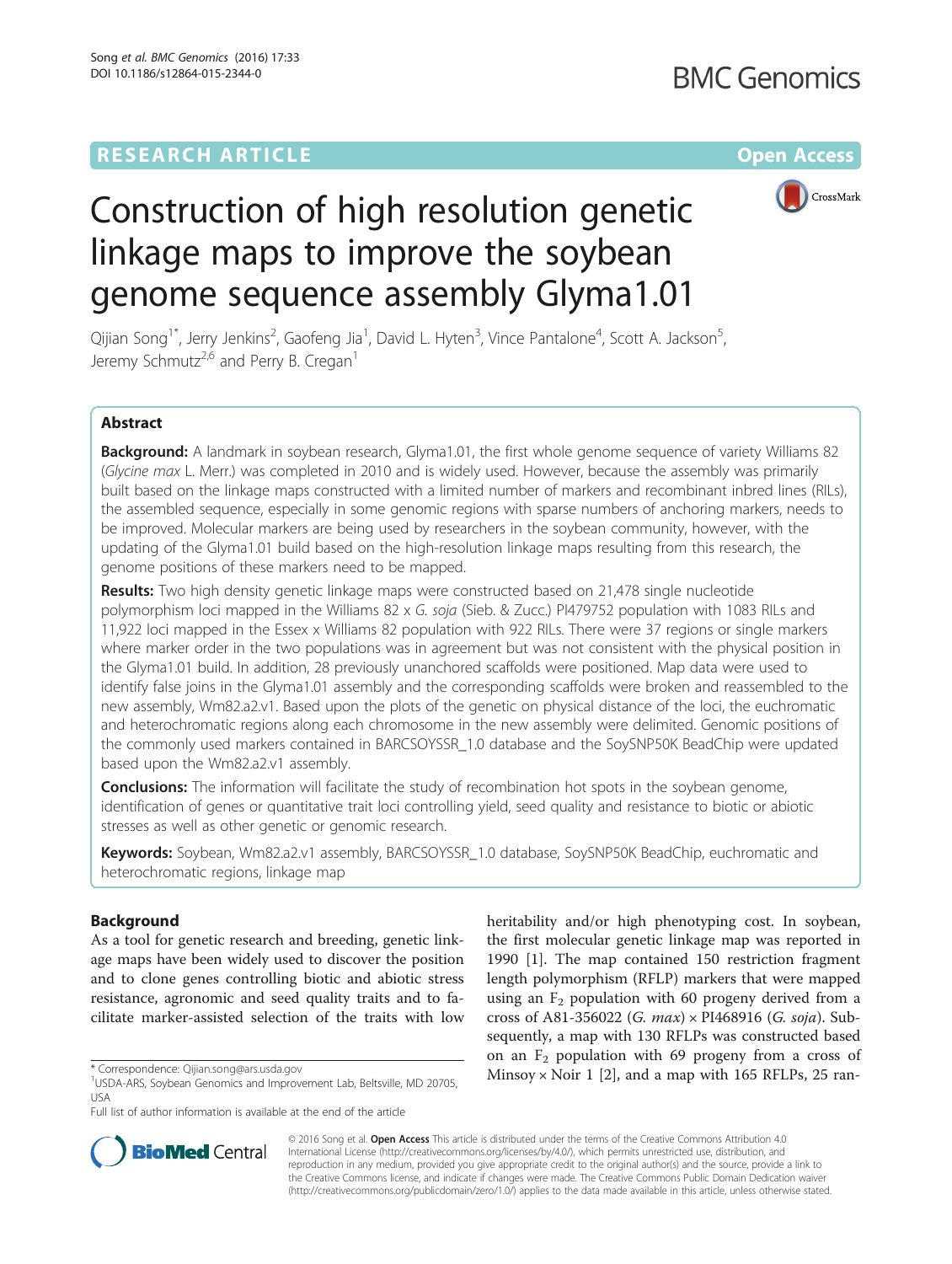dom amplified polymorphic DNA (RAPD) markers and 650 amplified fragment length polymorphisms (AFLPs) based on 300 recombinant inbred lines (RILs) from  $PI437654 \times BSR101$  [\[3\]](#page-12-0) were reported. The early genetic linkage maps were primarily based on RFLP or AFLP markers and due to the lack of polymorphism or the complexity of the multiple banding patterns with these markers, simple sequence repeat (SSR) or microsatellite markers were proposed and then evaluated for the construction of genetic linkage maps [\[4, 5\]](#page-12-0). Cregan et al. (1999) [\[6](#page-12-0)] developed three separate linkage maps containing a total of 1421 markers including 606 SSRs, 689 RFLPs, 79 RAPDs and 47 other markers. These markers were mapped using three RIL populations: the Minsoy × Noir 1 population with 240 RILs, the A81-356022  $\times$ PI468916 population with 57 F2 plants, and the Clark  $\times$  Harosoy population with 59  $F_2$  plants and resulted in 20 linkage groups which were assumed to correspond to the 20 pairs of soybean chromosomes. Song et al. (2004) [\[7](#page-12-0)] constructed an integrated soybean linkage map using the three mapping populations used by Cregan et al. (1999) [[6\]](#page-12-0) as well as two additional mapping populations from Minsoy × Archer with 233 RILs, and Archer  $\times$  Noir 1 with 240 RILs. The consensus map contained 1849 markers including 1015 SSRs, 709 RFLPs, 73 RAPDs and 52 other markers [\[7](#page-12-0)]. As large numbers of expressed sequence tags (ESTs) and genomic sequence became available in later years, Choi et al. (2007) [\[8](#page-12-0)] discovered >5500 single nucleotide polymorphism (SNP) markers by comparing DNA sequences acquired from a set of diverse genotypes after PCR amplification and sequence analysis of the EST or genomic sequences. A total of 1141 of the 5500 SNPs were mapped using three mapping populations including the Minsoy  $\times$  Noir 1 with 164 RILs, Minsoy × Archer with 89 RILs as well as the Evans  $\times$  PI 209332 with 75 RILs [[8\]](#page-12-0). Hyten et al. (2010) [[9\]](#page-12-0) added 2651 additional SNPs to the linkage maps created by Choi et al. (2007) [[8\]](#page-12-0) using the same  $M$ insoy × Noir 1, Minsoy × Archer and Evans × Peking populations [\[9](#page-12-0)]. All of the molecular markers on these linkage maps were developed before the soybean whole genome sequence was available, thus, the markers were not evenly distributed and did not sufficiently cover all of the genomic regions of the soybean genome with a total sequence length >1100 Mb [[10](#page-12-0)].

The Williams 82 Glyma1.01 whole genome sequence was completed and published in 2010 [\[11](#page-12-0)]. The genome sequence is widely used for the study of gene structure [[12](#page-12-0)–[14](#page-12-0)], syntenic relationships among legume species [[15](#page-12-0)–[18](#page-12-0)], identification of genes [[19](#page-12-0)–[22](#page-12-0)], the development of additional molecular markers and for other uses. Song et al. (2013) [\[23](#page-12-0)] identified 209,903 SNPs by mapping short reads from each of eight soybean

accessions which included six cultivated (Glycine max (L.) Merr.) and two wild soybean (G. soja Sieb. & Zucc.) genotypes and selected 60,800 SNPs for the design of the SoySNP50K Illumina Infinium BeadChip [[23](#page-12-0)]. The Bead-Chip has been successfully used to genotype the entire USDA Soybean Germplasm Collection containing 19,652 accessions including 1168 wild and 18,484 cultivated soybean accessions [\[24](#page-12-0)], the dataset is available at Soybase, the USDA, ARS Soybean Genetics and Genomics Database,<http://www.soybase.org/snps/download.php>) and is being used for genome-wide association analysis [\[25](#page-12-0)–[29](#page-12-0)], quantitative trait loci (QTL) analysis [\[26\]](#page-12-0), genetic diversity analysis and the identification of regions associated with domestication and selection imposed by modern breeding. In addition, Song et al. (2010) [\[30\]](#page-12-0) identified a total of 210,990 SSRs with di-, tri-, and tetranucleotide repeats of five or more in the soybean whole genome sequence which included 61,458 SSRs consisting of repeat units of di-  $(\geq 10)$ , tri-  $(\geq 8)$ , and tetranucleotide ( $\geq 7$ ), and developed a database (BARCSOYSSR\_1.0) of locus-specific SSR markers with a high likelihood of polymorphism. A database with the primer sequences and their genome positions for 33,065 SSRs in the Glyma1.01 assembly was created [[30\]](#page-12-0). The database also included the physical positions of 3322 SNPs in the Glyma1.01 build, which were mapped by Hyten et al. (2010) [\[9](#page-12-0)]. These molecular markers plus the markers developed previously [[6](#page-12-0)–[9, 31](#page-12-0)–[35](#page-12-0)] are being used by researchers in the soybean community. However, with the updating of the Glyma1.01 build based on the high-resolution linkage maps resulting from this research, the genome positions of these markers need to be redefined.

The Glyma1.01 build captured approximately 975 Mb of sequence across the 20 chromosomes. The Glyma1.01 whole genome sequence contained 236 unanchored scaffolds with lengths ranging from 10 to 100 kb and 51 unanchored scaffolds with lengths greater than 100 kb. The assembly was basically built based on the integrated linkage maps [\[7](#page-12-0), [9](#page-12-0)] and a genetic map with additional markers specifically selected to aid in the pseudomolecule assembly [\[36](#page-12-0)]. However, the marker density on any one of these linkage maps was still insufficient to fully cover all regions of the soybean genome. In addition, the number of RILs genotyped for the construction of the previous linkage maps was relatively small (60–240 RILs) [[7, 9](#page-12-0)]. These deficiencies may result in low resolution, large gaps, and incorrect marker order in the linkage maps, and in turn, may cause incorrect orientation or misplacement of scaffolds in the Glyma1.0 whole genome sequence assembly of soybean.

The objectives of this research were to construct high resolution linkage maps using large mapping populations, to identify misplaced or incorrectly orientated genomic regions, to anchor additional scaffolds in the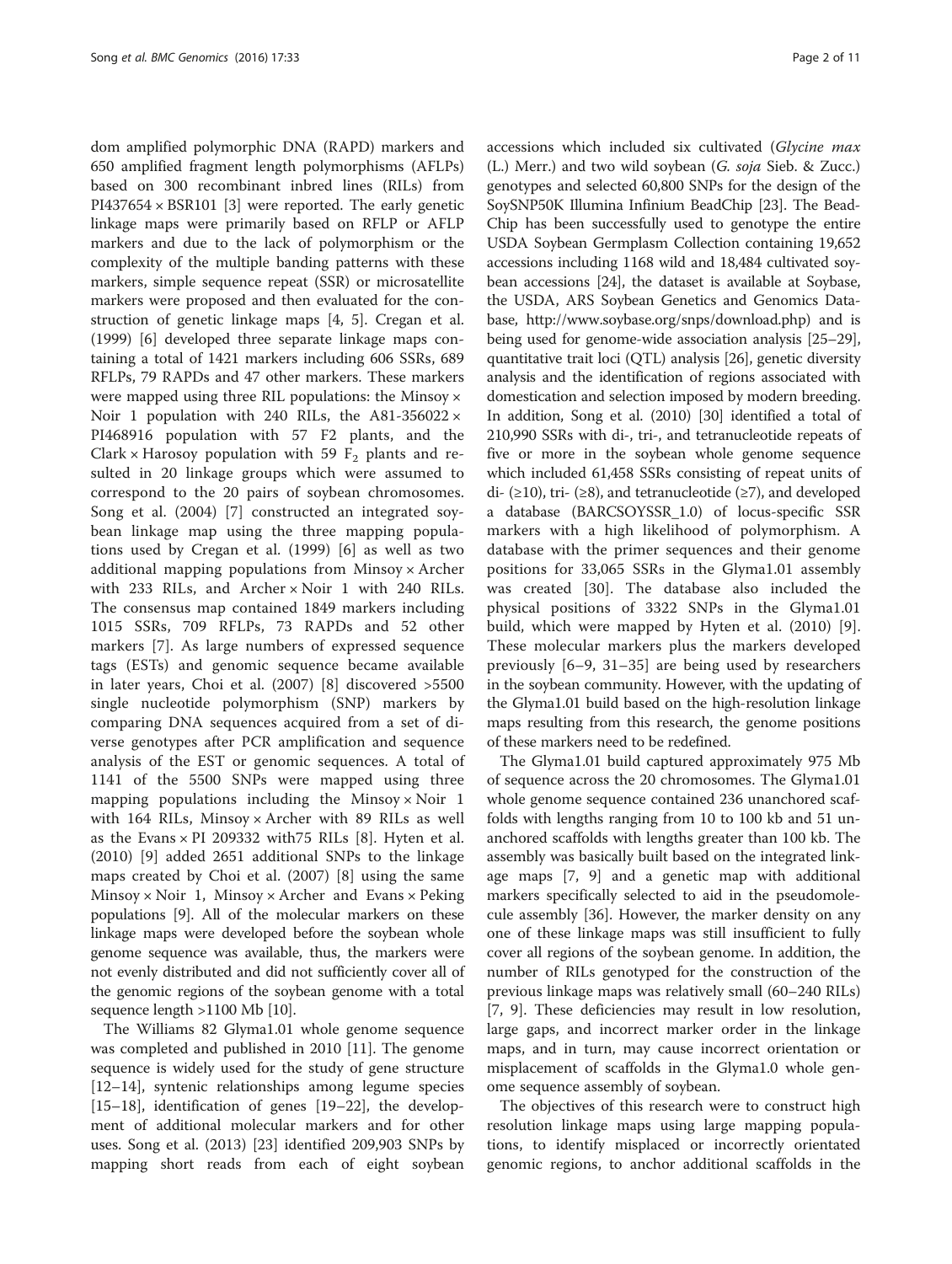Glyma1.01 assembly, and to position SSR and SNP markers in the Wm82.a2.v1assembly.

#### Results

#### Construction of high resolution linkage maps

A total of 23,814 SNPs were polymorphic among 1083 RILs in the Williams 82 x PI479752 (WP) and 17,150 SNPs among the 922 RILs in the Essex x Williams 82 (EW) population. After elimination of SNPs with missing >10 % or segregation distortion significant at the 1 % level based on  $\chi^2$  tests, 21,478, 11,922 and 27,431 SNPs were mapped in the WP, EW and  $WP + EW$  populations, respectively. The number of mapped SNPs in each linkage group ranged from 825 to 1910 in the WP, 132–1313 in the EW and 938–2481 in the WP + EW populations. The total genetic linkage map distance was 2445.8 cM in the WP and 2647.6 cM in the EW population (Table 1 and Additional file [1:](#page-11-0) Table S1).

#### Identification of misassembled genomic regions or anchorable scaffolds in Glyma1.01

Of the 21,478 SNPs mapped in WP and 11,922 in EW, 5969 SNPs were present in both populations and the number of common SNPs per chromosome ranged from 67 on chromosome Gm14 to 742 on chromosome Gm18. Marker order on the genetic linkage maps was used to identify major genomic regions of the Glyma1.01 that required reorientation and/or re-positioning. Analysis showed that the order of the common markers on the two linkage maps was highly consistent and the order of the SNPs was generally consistent with their physical positions along the corresponding chromosomes of Glyma1.01 (Additional file [2](#page-11-0): Figure S1). However, there were 22 regions or single markers that required re-positioning or reorientation based upon marker orders supported by both the WP and EW mapping data (Table [2\)](#page-5-0). In these regions, the SNP markers had consistent order along the linkage maps in both mapping populations but their order was not consistent with physical position in Glyma1.01. For example, there were regions on Gm04, Gm05, Gm10 and Gm13 where the order of SNPs on both linkage maps was identical, but the order of those SNPs in the Glyma1.01 assembly was reversed (Additional file [2](#page-11-0): Figure S1). In addition, a number of individual markers or sets of markers identified sequence that was placed on the wrong chromosome (Table [2\)](#page-5-0). There were a total of 15 regions that

| Linkage<br>Group | <b>WP</b>      |             | EW             |             | Number of SNPs common to  | Number of   |
|------------------|----------------|-------------|----------------|-------------|---------------------------|-------------|
|                  | Number of SNPs | Length (cM) | Number of SNPs | Length (cM) | the WP and EW populations | unique SNPs |
| Gm01             | 591            | 107.9       | 486            | 121.4       | 115                       | 962         |
| Gm02             | 1325           | 132.2       | 821            | 168.1       | 468                       | 1678        |
| Gm03             | 842            | 113.3       | 472            | 128.4       | 203                       | 1111        |
| Gm04             | 1185           | 112.1       | 616            | 143.2       | 349                       | 1452        |
| Gm05             | 1128           | 121.5       | 507            | 127.4       | 293                       | 1342        |
| Gm06             | 980            | 162.0       | 629            | 158.8       | 256                       | 1353        |
| Gm07             | 1159           | 136.2       | 376            | 146.1       | 223                       | 1312        |
| Gm08             | 965            | 177.7       | 636            | 128.3       | 107                       | 1494        |
| Gm09             | 997            | 134.1       | 736            | 132.0       | 374                       | 1359        |
| Gm10             | 1207           | 144.0       | 733            | 145.9       | 390                       | 1550        |
| Gm11             | 825            | 97.8        | 262            | 146.2       | 149                       | 938         |
| Gm12             | 938            | 106.6       | 383            | 127.0       | 213                       | 1108        |
| Gm13             | 1458           | 131.5       | 737            | 153.3       | 371                       | 1824        |
| Gm14             | 873            | 102.8       | 132            | 70.1        | 67                        | 938         |
| Gm15             | 1309           | 110.8       | 923            | 131.2       | 523                       | 1709        |
| Gm16             | 954            | 98.1        | 392            | 99.5        | 208                       | 1138        |
| Gm17             | 1037           | 129.3       | 490            | 115.2       | 284                       | 1243        |
| Gm18             | 1910           | 107.2       | 1313           | 126.4       | 742                       | 2481        |
| Gm19             | 953            | 109.0       | 936            | 125.5       | 414                       | 1475        |
| Gm20             | 842            | 111.7       | 342            | 153.6       | 220                       | 964         |
| Total            | 21478          | 2445.8      | 11922          | 2647.6      | 5969                      | 27431       |

Table 1 Number of SNPs mapped to each linkage group, linkage group length based on the Williams  $82 \times P$ I479752 (WP) and the Essex × Williams 82 (EW) populations and the number of SNPs common to the two populations and SNPs unique to one population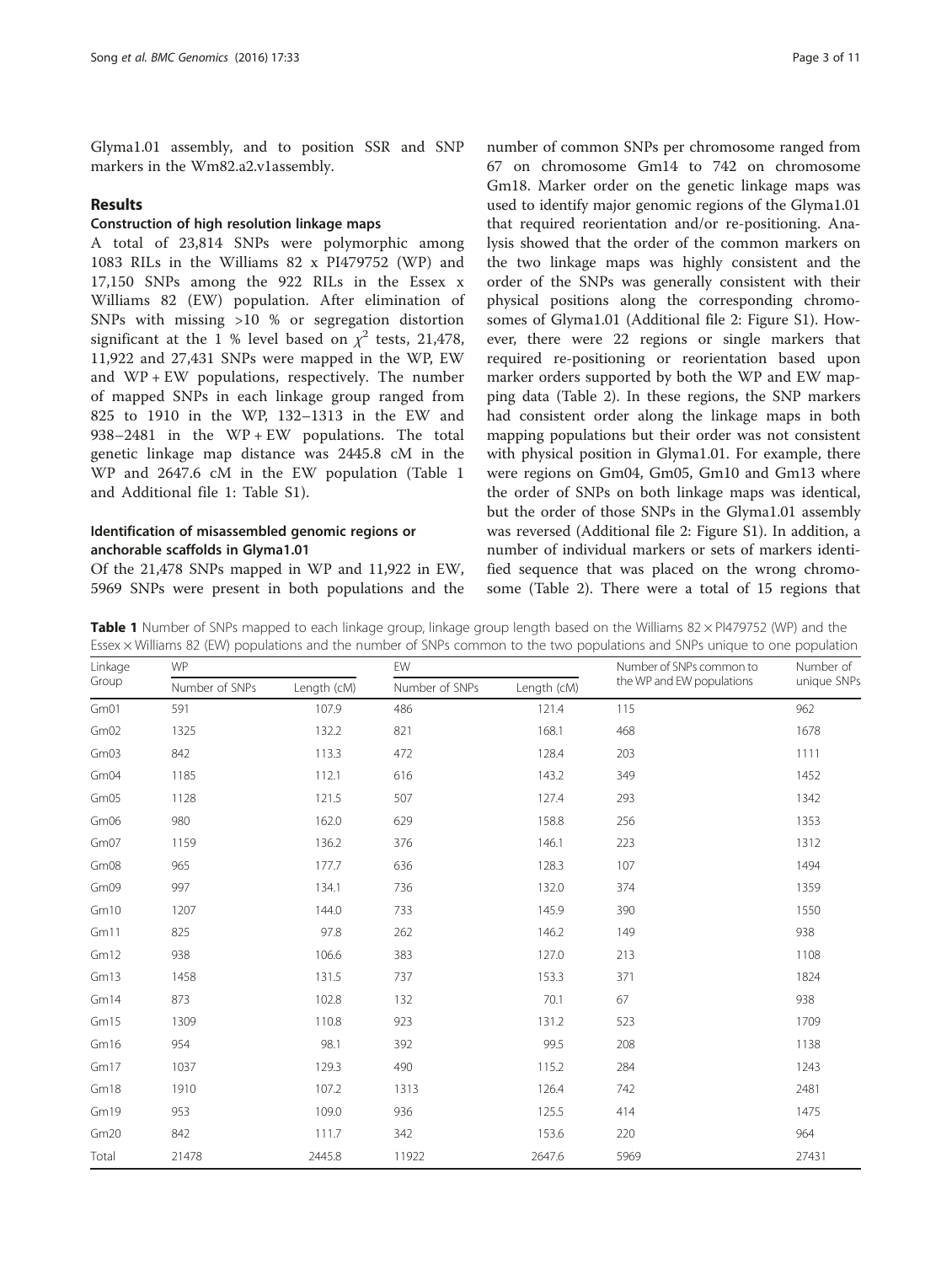| THE FISCA Y MOT HIS MINING ASIS |            |                   |                             |            |                   |                            |                        |
|---------------------------------|------------|-------------------|-----------------------------|------------|-------------------|----------------------------|------------------------|
| First marker in the interval    |            |                   | Last marker in the interval |            |                   | Comment                    | Supporting<br>map data |
| SNP ID                          | Chromosome | Physical position | SNP ID                      | Chromosome | Physical position |                            |                        |
| BARC_1.01_Gm02_22523407_T_C     | Gm02       | 22,523,407        | BARC_1.01_Gm02_22917212_A_G | Gm02       | 22,917,212        | Move to Gm15               | WP and EW              |
| BARC_1.01_Gm02_26182810_A_G     | Gm02       | 26,182,810        | BARC_1.01_Gm02_27329992_A_G | Gm02       | 27,329,992        | Move to Gm13               | WP and EW              |
| BARC_1.01_Gm02_43000450_C_T     | Gm02       | 43,000,450        | BARC_1.01_Gm02_43043202_A_C | Gm02       | 43,043,202        | Re-orient                  | WP and EW              |
| BARC_1.01_Gm03_5530681_A_G      | Gm03       | 5530681           | BARC_1.01_Gm03_6597027_G_A  | Gm03       | 6597027           | Re-orient                  | WP and EW              |
| BARC 1.01 Gm04 29510350 C A     | Gm04       | 29,510,350        | BARC 1.01 Gm04 29566738 A G | Gm04       | 29,566,738        | Re-orient and move to Gm18 | WP and EW              |
| BARC_1.01_Gm05_8031928_A_C      | Gm05       | 8,031,928         | BARC_1.01_Gm05_9066302_T_C  | Gm05       | 9,066,302         | Move to top of chromosome  | WP and EW              |
| BARC_1.01_Gm05_9616597_C_T      | Gm05       | 9,616,597         | BARC_1.01_Gm05_16324558_C_T | Gm05       | 16,324,558        | Re-orient                  | WP and EW              |
| BARC_1.01_Gm05_16504006_C_T     | Gm05       | 16504006          | BARC_1.01_Gm05_20385655_G_T | Gm05       | 20385655          | Re-orient                  | WP and EW              |
| BARC 1.01 Gm05 38634602 T C     | Gm05       | 38,634,602        | BARC 1.01 Gm05 41919487 G T | Gm05       | 41,919,487        | Re-orient                  | WP and EW              |
| BARC_1.01_Gm07_10457480_C_A     | Gm07       | 10,457,480        | BARC_1.01_Gm07_14773717_G_T | Gm07       | 14,773,717        | Re-orient                  | WP and EW              |
| BARC_1.01_Gm09_37436031_A_C     | Gm09       | 37,436,031        | BARC_1.01_Gm09_37478410_A_G | Gm09       | 37,478,410        | Re-orient                  | WP and EW              |
| BARC_1.01_Gm10_14435077_T_C     | Gm10       | 14,435,077        | BARC_1.01_Gm10_27968025_A_C | Gm10       | 27,968,025        | Re-orient                  | WP and EW              |
| BARC_1.01_Gm11_37808033_A_G     | Gm11       | 37,808,033        | BARC_1.01_Gm11_39163663_A_G | Gm11       | 39,163,663        | Re-orient                  | WP and EW              |
| BARC_1.01_Gm12_18007551_G_T     | Gm12       | 18,007,551        | BARC_1.01_Gm12_18239449_G_A | Gm12       | 18,239,449        | Move to Gm04               | WP and EW              |
| BARC_1.01_Gm13_5491_A_G         | Gm13       | 5,491             | BARC_1.01_Gm13_20223181_A_G | Gm13       | 20,223,181        | Re-orient                  | WP and EW              |
| BARC_1.01_Gm13_35242360_T_C     | Gm13       | 35,242,360        | BARC_1.01_Gm13_35307167_A_G | Gm13       | 35,307,167        | Move to Gm09               | WP and EW              |
| BARC_1.01_Gm15_10351491_G_T     | Gm15       | 10,351,491        | BARC_1.01_Gm15_10427384_A_G | Gm15       | 10,427,384        | Move and Re-orient         | WP and EW              |
| BARC_1.01_Gm15_36006344_T_C     | Gm15       | 36,006,344        | BARC_1.01_Gm15_38303424_T_C | Gm15       | 38,303,424        | Move and Re-orient         | WP and EW              |
| BARC_1.01_Gm17_9749711_A_G      | Gm17       | 9,749,711         |                             |            |                   | Move to Gm10               | WP and EW              |
| BARC_1.01_Gm18_24754213_G_T     | Gm18       | 24,754,213        | BARC 1.01 Gm18 27432506 A G | Gm18       | 27,432,506        | Move to Gm04               | WP and EW              |
| BARC_1.01_Gm19_12811558_G_A     | Gm19       | 12811558          | BARC_1.01_Gm19_17460363_C_A | Gm19       | 17460363          | Re-orient                  | WP and EW              |
| BARC_1.01_Gm20_10352781_A_G     | Gm20       | 10,352,781        | BARC_1.01_Gm20_19781743_T_C | Gm20       | 19,781,743        | A number of changes needed | WP and EW              |
| BARC_1.01_Gm01_16580419_T_G     | Gm01       | 16580419          | BARC_1.01_Gm01_17671586_G_A | Gm01       | 17671586          | Re-orient                  | <b>WP</b>              |
| BARC_1.01_Gm02_27407299_A_G     | Gm02       | 27407299          | BARC_1.01_Gm02_29498377_C_T | Gm02       | 29498377          | Re-orient                  | WP                     |
| BARC_1.01_Gm03_16199297_C_T     | Gm03       | 16199297          | BARC_1.01_Gm03_22901336_G_T | Gm03       | 22901336          | Re-orient                  | <b>WP</b>              |
| BARC_1.01_Gm04_34743951_T_C     | Gm04       | 34743951          | BARC_1.01_Gm04_33785067_T_C | Gm04       | 33785067          | Move to Gm20               | WP                     |
| BARC_1.01_Gm05_30871172_T_C     | Gm05       | 30871172          | BARC_1.01_Gm05_30910003_G_A | Gm05       | 30910003          | Move to Gm11               | <b>WP</b>              |
| BARC_1.01_Gm08_44242727_C_T     | Gm08       | 44242727          | BARC 1.01 Gm08 44632488 A G | Gm08       | 44632488          | Re-orient                  | <b>WP</b>              |
| BARC_1.01_Gm10_42894189_C_T     | Gm10       | 42894189          | BARC_1.01_Gm10_43004105_A_C | Gm10       | 43004105          | Re-orient                  | <b>WP</b>              |
| BARC_1.01_Gm13_34645498_A_G     | Gm13       | 34645498          | BARC_1.01_Gm13_34658945_C_A | Gm13       | 34658945          | Re-orient                  | EW                     |
| BARC 1.01 Gm14 48713607 A G     | Gm14       | 48713607          | BARC 1.01 Gm14 48755126 G A | Gm14       | 48755126          | Re-orient                  | <b>WP</b>              |

<span id="page-5-0"></span>Table 2 Regions or single markers in Glyma1.01 that required re-positioning or reorientation based upon marker orders supported by both or either the W82 x PI79752 and/or the Essex x W82 mapping data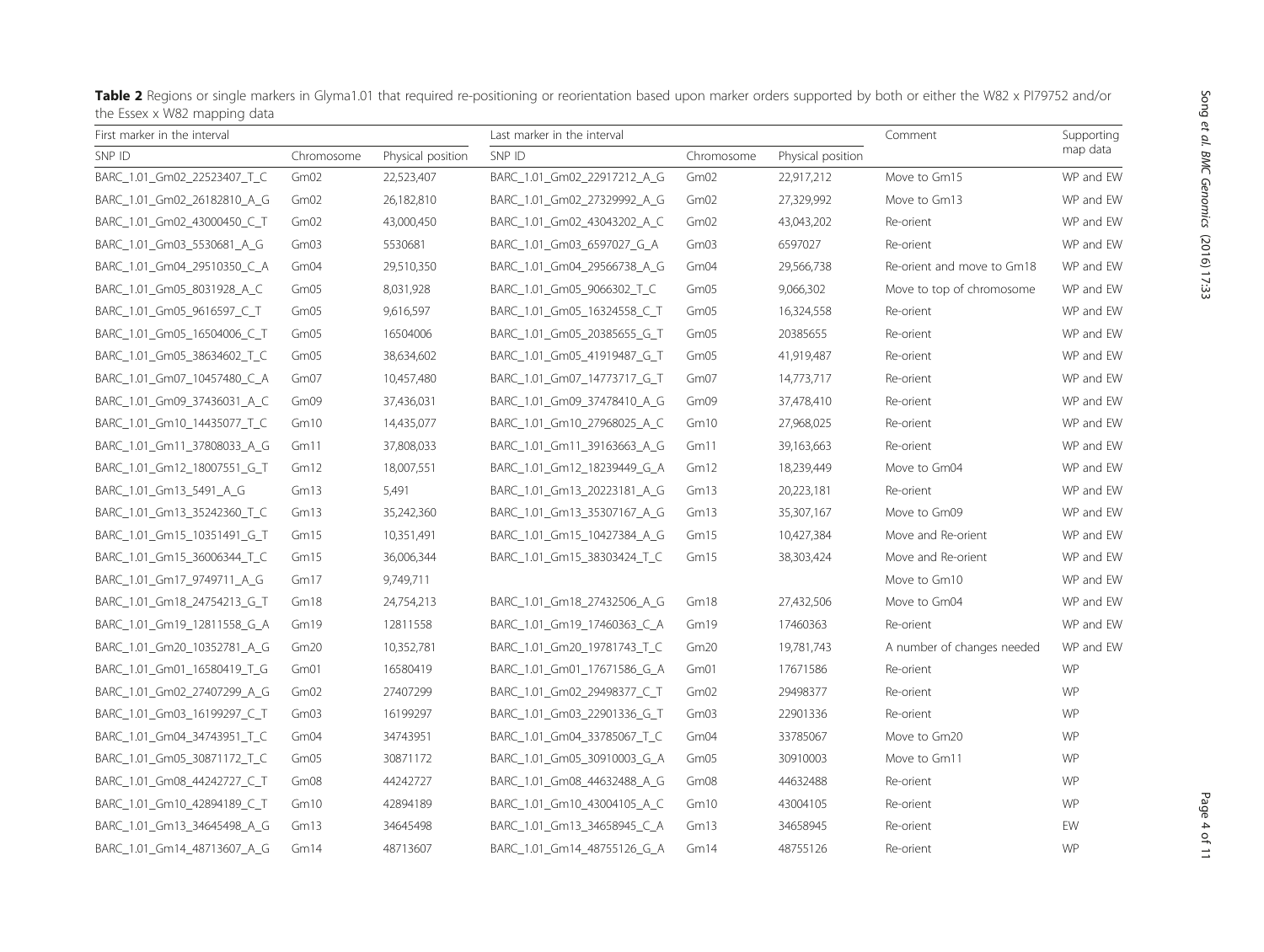| BARC_1.01_Gm15_25823658_T_C | Gm15  | 25823658 | BARC_1.01_Gm15_36378430_A_G | Gm <sub>15</sub> | 36378430 | Re-orient | EW        |
|-----------------------------|-------|----------|-----------------------------|------------------|----------|-----------|-----------|
| BARC_1.01_Gm16_5856598_G_A  | Gm16  | 5856598  | BARC 1.01 Gm16 5887676 G A  | Gm <sub>16</sub> | 5887676  | Re-orient | <b>WP</b> |
| BARC 1.01 Gm16 17407537 T G | Gm 16 | 17407537 | BARC 1.01 Gm16 22593496 G A | Gm16             | 22593496 | Re-orient | <b>WP</b> |
| BARC_1.01_Gm19_3021_T_C     | Gm19  | 3021     | BARC 1.01 Gm19 567731 A G   | Gm19             | 567731   | Re-orient | <b>WP</b> |
| BARC_1.01_Gm20_7082863_T_G  | Gm20. | 7082863  | BARC 1.01 Gm20 7419439 G A  | Gm20             | 7419439  | Re-orient | <b>WP</b> |
| BARC 1.01 Gm20 18531300 T C | Gm20  | 18531300 | BARC_1.01_Gm20_7419439 G A  | Gm20             | 20977430 | Re-orient | <b>WP</b> |

**Table 2** Regions or single markers in Glyma1.01 that required re-positioning or reorientation based upon marker orders supported by both or either the W82 x PI79752 and/or the Essex x W82 mapping data (Continued)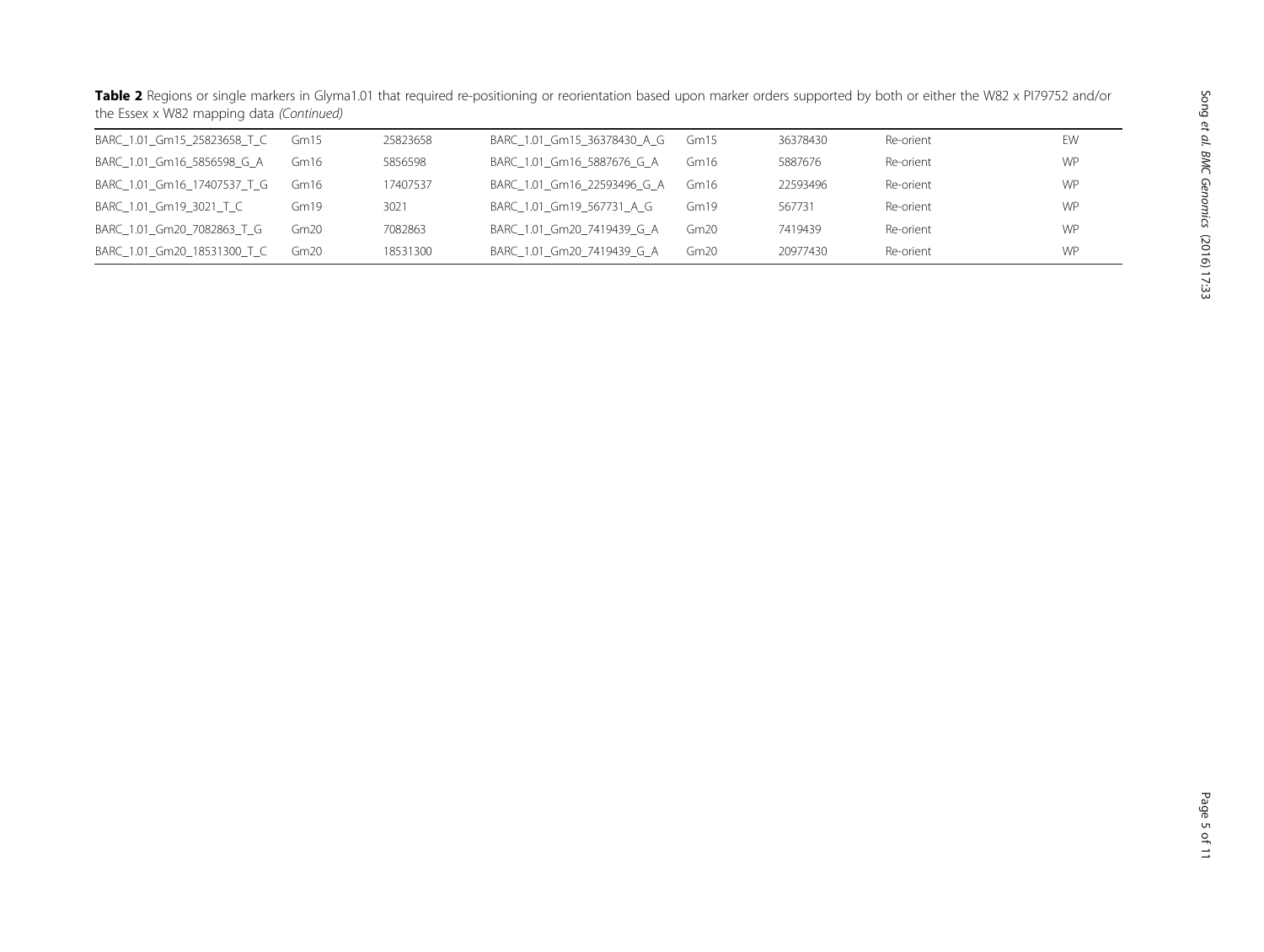required re-positioning or reorientation based upon marker orders available from either the WP or EW mapping data (Table [2\)](#page-5-0). In addition, 28 unanchored scaffolds with a total length of 3.6 Mb in Glyma1.01 were anchored as a result of markers in either the WP or EW map, or both, that defined the scaffold genome position (Table [3\)](#page-8-0).

#### The Wm82.a2.v1 assembly

Based on the two dense linkage maps and additional analyses, sequence breaks from Glyma1.01 were identified and reassembled. The new build of the 20 chromosomes captured 949.2 Mb. The total sequence including the 1170 unmapped scaffolds was 978.5 Mb. The plots of the genetic on physical distance of the SNPs in Glyma1.01 and Wm82.a2.v1 showed that major regions, such as on Gm05 and Gm13 with an inconsistent order of SNPs on linkage maps vs. physical position in the Glyma1.01 build were corrected in the Wm82.a2.v1 assembly (Additional file [3](#page-11-0): Figure S2). Further comparison of the physical positions of the SNPs in Glyma1.01 vs. Wm82.a2.v1 showed that sequence assembly errors in the regions indicated in Table [2](#page-5-0) and Table [3](#page-8-0) were all corrected in Wm82.a2.v1 (Additional file [1](#page-11-0): Table S1). In addition, a total of 28 scaffolds with mapped SNP markers were anchored to the new build. The new assembly which is completed at the Department of Energy, Joint Genome Institute is available at [http://www.phyto](http://www.phytozome.jgi.doe.gov/pz/portal.html)[zome.jgi.doe.gov/pz/portal.html.](http://www.phytozome.jgi.doe.gov/pz/portal.html)

Based upon the plots of genetic distance on physical distance of the SNPs in Wm82.a2.v1 and mapped in either the WP or EW population, the regions with high and low recombination rate were defined. These plots allowed the delimitation of the approximate positions of euchromatic and heterochromatic regions along each chromosome (Table [4](#page-10-0)). The two regions covered approximately 43 % and 47 % of the total estimated genome sequence, respectively.

#### Positions of commonly used markers in the Wm82.a2.v1 assembly

Of the 33,065 SSRs and 3322 SNPs in the BARC-SOYSSR\_1.0 database, 32,602 SSRs and 3314 SNPs were unambiguously positioned in the Wm82.a2.v1 assembly. A total of 2122 SNPs and 7092 SSRs were in the genes defined in Wm82.a2.v1 and the total number of unique genes in which these SSR and SNP markers resided was 7686 (Additional file [4:](#page-11-0) Table S2).

Among the 60,800 SNPs originally selected for inclusion in the SoySNP50K BeadChip [\[23](#page-12-0)], 60,556 SNPs were positioned in the new assembly and a total of 20,271 SNPs were in 14,880 different genes. The positions of 244 SNPs in the Wm82.a2.v1 assembly could not be determined (Additional file [1:](#page-11-0) Table S1).

#### **Discussion**

The two linkage maps created in this study have the highest density of markers and are based on the largest number of recombinant inbred lines that have been reported in soybean to date. Simulation studies indicated that a low number of RILs in a population frequently caused inversions of marker order and breakage in linkage groups and that the precision of the maps is highly dependent on the number of RILs [[37](#page-12-0)]. For the purpose of integrating large numbers of markers into a linkage map, the WP population which was derived from the cross of cultivated by wild soybean accessions was developed. The large genetic divergence between the two subspecies allowed us to identify and map large numbers of SNPs in a single population. One concern with the linkage maps from G. max x G. soja was the possibility of paracentric inversions and reciprocal translocations between the cultivated soybean and certain wild soybean accessions [\[38](#page-12-0), [39\]](#page-12-0). However, we did not observe such regions in the linkage maps of WP based on the order of approximately 6000 common SNPs mapped in both the WP and EW populations.

Besides the number of markers and size of the RIL populations, utilization of evenly distributed markers across the whole soybean genome was also essential to ensure maps with high resolution. The SNPs in the SoySNP50K BeadChip were carefully selected in order to equalize the distance between selected SNPs in the euchromatic and heterochromatic regions along each chromosome and the BeadChip was able to generate high quality genotyping data [\[23\]](#page-12-0). The resulting two linkage maps had better coverage and higher resolution than any other soybean linkage maps reported previously. The high quality of the two linkage maps is supported by the very consistent order of the common markers in the two maps.

Even though the Glyma1.01 build was well constructed, we identified regions where the marker physical order was inconsistent with the WP and EW linkage maps. Most of these regions either had insufficient marker numbers or lacked markers with recombination in the previous linkage maps [[7, 9, 36\]](#page-12-0) on which the Glyma1.01 assembly was based. The misassembled or improperly oriented regions identified by our linkage maps covered all of the major regions reported by Lee et al. (2013) [[40\]](#page-12-0) and the regions were moved or reassembled in the Wm82.a2.v1 assembly. Of course, refinement of some regions may still be required especially in the heterochromatic regions where limited recombination was observed.

In order to determine the approximate positions of the euchromatic and heterochromatic regions of the genome, the cumulative genetic distances (cM) were plotted against their corresponding cumulative physical distance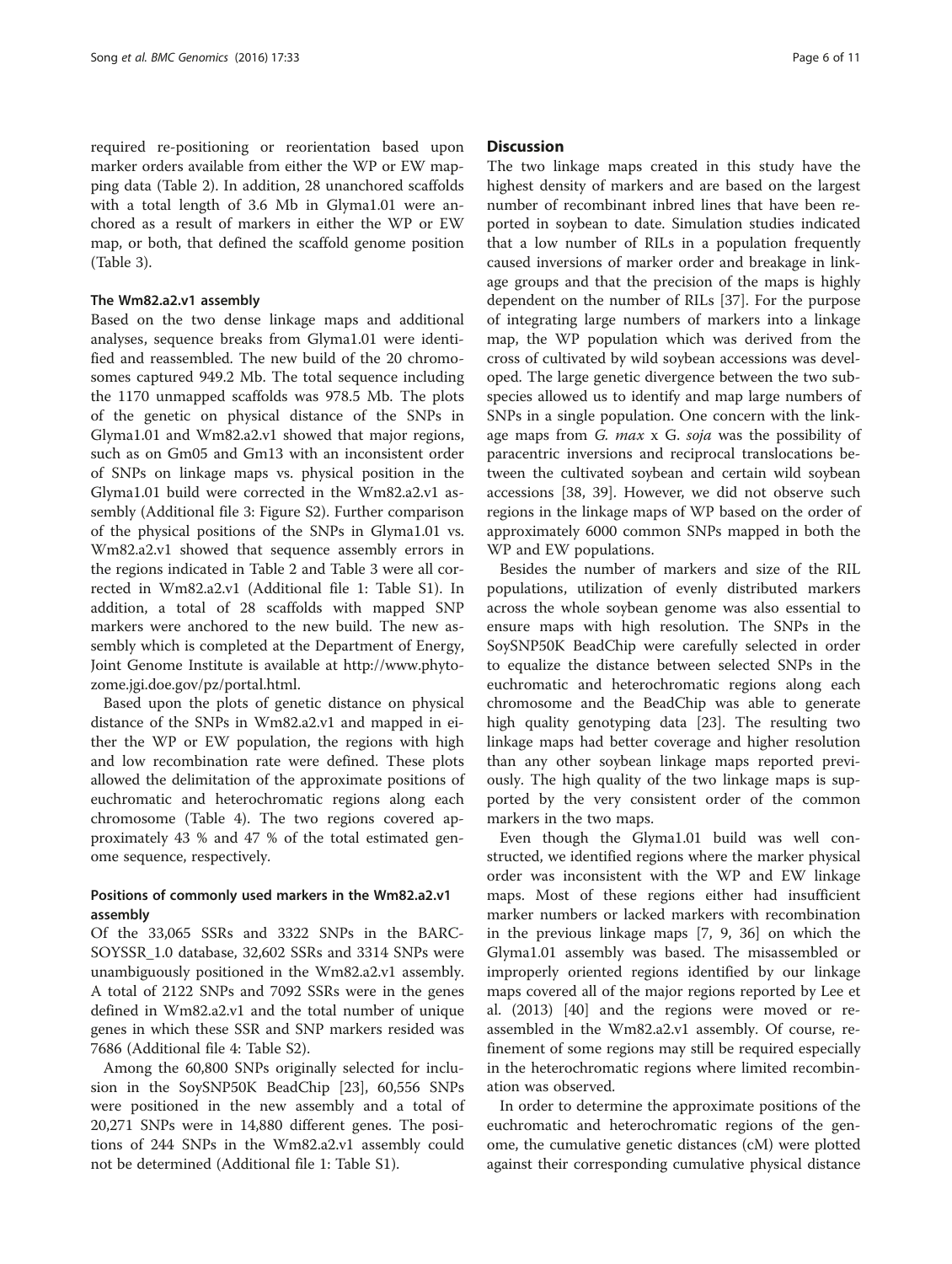| SNP ID                           | Scaffold      | Physical Position of<br>SNP in the scaffold | LG based on WP<br>population | Position based on WP<br>population (cM) | LG based on EW<br>population | Position based on EW<br>population (cM) | Total scaffold<br>length |
|----------------------------------|---------------|---------------------------------------------|------------------------------|-----------------------------------------|------------------------------|-----------------------------------------|--------------------------|
| BARC_1.01_scaffold_1036_3469_T_C | scaffold_1036 | 3469                                        | 8                            | 117.851                                 |                              |                                         | 5173                     |
| BARC_1.01_scaffold_1448_1683_A_C | scaffold_1448 | 1683                                        | 17                           | 80.252                                  |                              |                                         | 3995                     |
| BARC_1.01_scaffold_1448_67_G_A   | scaffold_1448 | 67                                          | 17                           | 80.252                                  |                              |                                         |                          |
| BARC_1.01_scaffold_1454_1730_G_A | scaffold_1454 | 1730                                        | $\mathbf{1}$                 |                                         |                              | 87.464                                  | 3982                     |
| BARC_1.01_scaffold_1484_809_T_C  | scaffold_1484 | 809                                         | 10                           | 57.485                                  |                              |                                         | 4368                     |
| BARC_1.01_scaffold_1605_1791_T_C | scaffold_1605 | 1791                                        | 9                            | 82.196                                  | 9                            | 80.192                                  | 3584                     |
| BARC_1.01_scaffold_169_21520_G_A | scaffold_169  | 21520                                       | 11                           | 90.373                                  |                              |                                         | 25752                    |
| BARC_1.01_scaffold_169_9083_G_T  | scaffold_169  | 9083                                        | 11                           | 90.373                                  |                              |                                         |                          |
| BARC_1.01_scaffold_2048_399_C_A  | scaffold_2048 | 399                                         | 16                           |                                         |                              | 69.671                                  | 1779                     |
| BARC_1.01_scaffold_2182_1012_T_C | scaffold_2182 | 1012                                        | 13                           | 92.688                                  | 13                           | 134.477                                 | 1349                     |
| BARC_1.01_scaffold_22_540761_G_A | scaffold_22   | 540761                                      | 8                            |                                         |                              | 120.532                                 | 1088050                  |
| BARC_1.01_scaffold_22_985719_G_A | scaffold_22   | 985719                                      | 8                            |                                         |                              | 120.532                                 |                          |
| BARC_1.01_scaffold_2280_754_G_A  | scaffold_2280 | 754                                         | 18                           |                                         |                              | 69.307                                  | 1018                     |
| BARC_1.01_scaffold_23_881897_T_C | scaffold_23   | 881897                                      | 1                            | 46.789                                  |                              |                                         | 939397                   |
| BARC_1.01_scaffold_24_197620_T_C | scaffold_24   | 197620                                      | 10                           |                                         |                              | 52.909                                  | 634454                   |
| BARC_1.01_scaffold_245_10767_A_G | scaffold_245  | 10767                                       | 11                           | 87.989                                  |                              |                                         | 17525                    |
| BARC_1.01_scaffold_248_8179_A_G  | scaffold_248  | 8179                                        | 7                            | 12.253                                  |                              |                                         | 17311                    |
| BARC_1.01_scaffold_303_12268_T_G | scaffold_303  | 12268                                       | 3                            | 28.82                                   |                              |                                         | 17325                    |
| BARC_1.01_scaffold_317_4132_A_G  | scaffold_317  | 4132                                        | 9                            | 101.035                                 |                              |                                         | 14271                    |
| BARC_1.01_scaffold_36_219042_G_A | scaffold_36   | 219042                                      | $\overline{2}$               | 75.178                                  | $\overline{2}$               | 97.615                                  | 280716                   |
| BARC_1.01_scaffold_469_2885_C_T  | scaffold_469  | 2885                                        | 1                            |                                         |                              | 55.543                                  | 10200                    |
| BARC_1.01_scaffold_476_2115_T_C  | scaffold_476  | 2115                                        | 9                            | 57.081                                  | 9                            | 48.989                                  | 10120                    |
| BARC_1.01_scaffold_476_9307_A_C  | scaffold_476  | 9307                                        | 9                            | 57.118                                  | 9                            | 49.034                                  |                          |
| BARC_1.01_scaffold_48_40550_T_C  | scaffold_48   | 40550                                       | 9                            | 134.091                                 |                              |                                         | 139886                   |
| BARC_1.01_scaffold_554_3651_G_A  | scaffold_554  | 3651                                        | 16                           |                                         |                              | 99.322                                  | 9124                     |
| BARC_1.01_scaffold_66_159931_A_G | scaffold_66   | 159931                                      | 9                            | 60.405                                  | 9                            | 54.911                                  | 170827                   |
| BARC_1.01_scaffold_732_107_A_G   | scaffold_732  | 107                                         | 18                           | 63.953                                  |                              |                                         | 6997                     |
| BARC_1.01_scaffold_825_3928_G_T  | scaffold_825  | 3928                                        | $\overline{2}$               | 75.353                                  |                              |                                         | 6293                     |

<span id="page-8-0"></span>Table 3 Twenty-eight previously unanchored scaffolds for which there were markers in either the Williams 82 × PI479752 (WP) or the Essex × Williams 82 (EW) map, or both, to define their genome position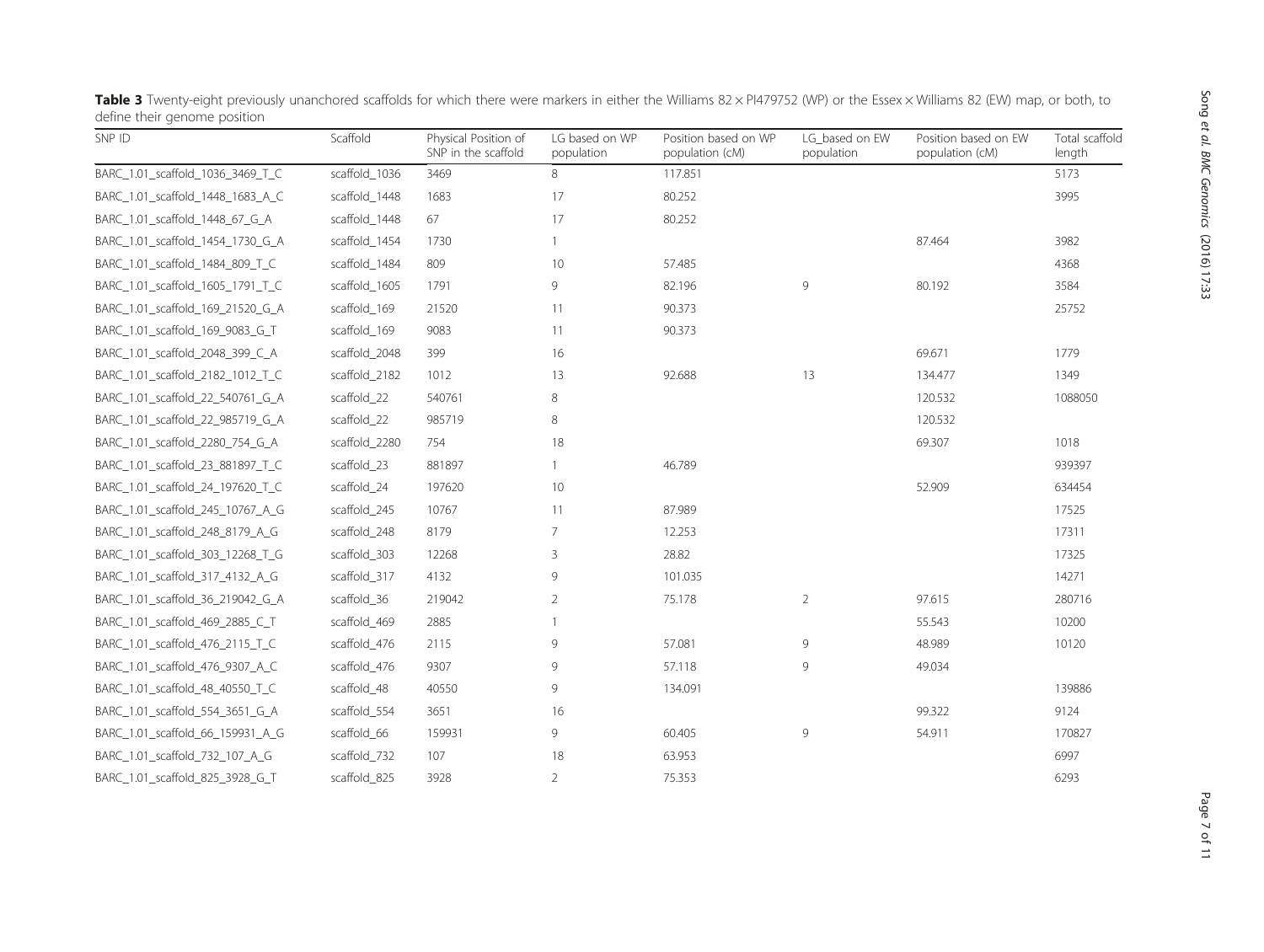|                                          | active trien genome position (commaca) |       |    |        |   |        |       |  |
|------------------------------------------|----------------------------------------|-------|----|--------|---|--------|-------|--|
| BARC_1.01_scaffold_84_64248_T_C          | scaffold 84                            | 64248 | 10 | 52.937 |   |        | 69299 |  |
| BARC_1.01_scaffold_91_31407_G_A          | scaffold 91                            | 31407 |    | 58.919 | Q | 51.365 | 63120 |  |
| BARC_1.01_scaffold_938_1798_A_G          | scaffold 938                           | 1798  |    | 83.907 |   | 102.19 | 6175  |  |
| BARC_1.01_scaffold_97_54858_G_A          | scaffold 97                            | 54858 |    | 58.919 |   |        | 57671 |  |
| Total length of newly anchored scaffolds |                                        |       |    |        |   |        |       |  |

Table 3 Twenty-eight previously unanchored scaffolds for which there were markers in either the Williams 82 × PI479752 (WP) or the Essex × Williams 82 (EW) map, or both, to define their genome position *(Continued)*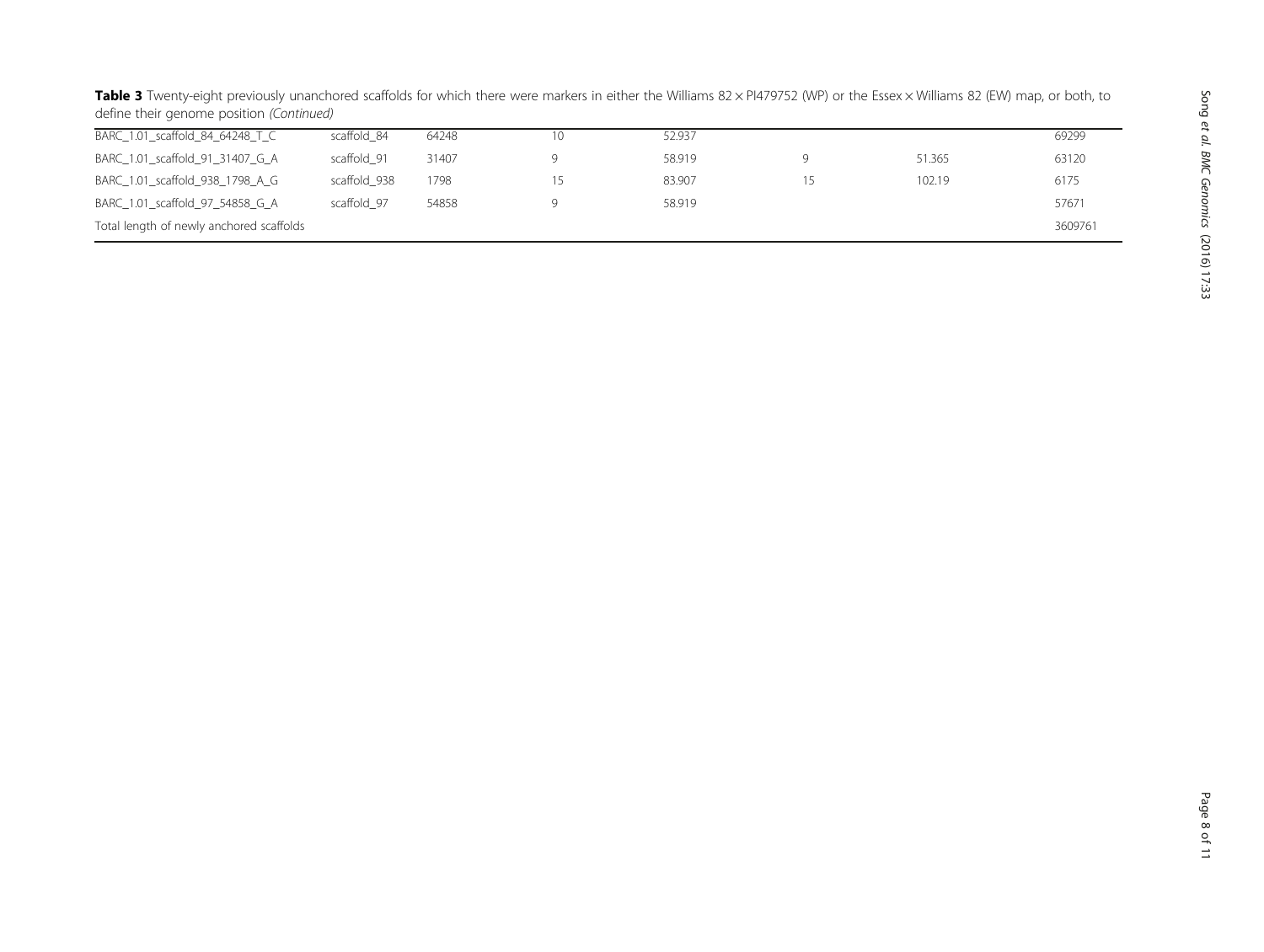<span id="page-10-0"></span>

| <b>Table 4</b> Approximate positions of heterochromatic and |
|-------------------------------------------------------------|
| euchromatic regions in the Wm82.a2.v1 whole genome          |
| sequence                                                    |

| Chromosome        | Heterochromatic region (Mb) | Euchromatic region (Mb) |
|-------------------|-----------------------------|-------------------------|
| Chr <sub>01</sub> | $8.1 - 47.4$                | 1-8.1; 47.4-56.8        |
| Chr <sub>02</sub> | 16.0-38.2                   | 1-16.0; 38.2-48.6       |
| Chr03             | 6.9-33.4                    | 1-6.9; 33.4-45.8        |
| Chr04             | 10.4-43.5                   | 1-10.4; 43.5-52.4       |
| Chr <sub>05</sub> | $6.4 - 30.2$                | 1-6.4; 30.2-42.2        |
| Chr <sub>06</sub> | 18.2-44.4                   | 1-18.2; 44.4-51.4       |
| Chr <sub>07</sub> | 17.7-34.6                   | 1-17.7; 34.6-44.6       |
| Chr <sub>08</sub> | 22.9-40.4                   | 1-22.9; 40.4-47.8       |
| Chr09             | 6.4-38.8                    | 1-6.4; 38.8-50.2        |
| Chr10             | $6.9 - 36.9$                | 1-6.9; 36.9-51.5        |
| Chr11             | 11.4-30.0                   | 1-11.4; 30.0-34.7       |
| Chr12             | 8.2-32.4                    | 1-8.2; 32.4-40.0        |
| Chr13             | $0 - 13.3$                  | 1-0; 13.3-45.8          |
| Chr14             | $9.7 - 43.7$                | 1-9.7; 43.7-49.0        |
| Chr15             | 18.3-43.0                   | 1-18.3; 43.0-51.7       |
| Chr16             | $8.3 - 26.8$                | 1-8.3; 26.8-37.8        |
| Chr17             | 14.3-35.8                   | 1-14.3; 35.8-41.6       |
| Chr18             | 20.5-43.3                   | 1-20.5; 43.3-58.0       |
| Chr19             | 8.9-34.3                    | 1-8.9; 34.3-50.7        |
| Chr <sub>20</sub> | $3.2 - 33.7$                | 1-3.2; 33.7-47.9        |
| Total             | 501.4 (53 %)                | 447.8 (47 %)            |

(Mbp) via the mapped SNP loci positions on the genetic linkage map and their genome sequence position along each chromosome. The region between the two inflection points of the cumulative genetic distance against cumulative physical distance on the plot was defined as the heterochromatic region [[23\]](#page-12-0). The reliability of defining heterochromatic regions using this method was validated by the conventional 4,6-diamidino-2-phenylindole dihydrochloride staining method in rice [[41\]](#page-12-0).

Because of the many reports of genes/QTL in the soybean genome positioned using SSR or SNP markers, the corresponding physical position of the molecular markers in the new assembly vs. the older assembly is frequently requested by users. We identified physical positions for almost all of the markers in the BARCSOYSSR\_1.01 database and the SoySNP50K BeadChip in the Wm82.a2.v1 vs. the Glyma1.01 assemblies. The updated information is anticipated to facilitate the identification of molecular markers in desired positions of the genome and make the SSR and SNP databases more user-friendly.

#### Conclusions

Two high density genetic linkage maps of soybean based on 21,478 SNP loci mapped in the G. max x G. soja

population with 1083 recombinant inbred lines and 11,922 SNP loci mapped in the *G. max x G. max* population with 922 RILs were constructed. The maps contained the highest number of markers and were constructed based on the largest mapping populations in soybean to date. With the high density genetic linkage maps, false joins or mis-placed scaffolds and unanchored scaffolds in the first version of the soybean wholegenome sequence assembly (Glyma1.01) were identified and the corresponding scaffolds were broken or reassembled to a new Wm82.a2.v1 assembly which is available at the site [http://www.phytozome.jgi.doe.gov/pz/por](http://www.phytozome.jgi.doe.gov/pz/portal.html/)[tal.html/](http://www.phytozome.jgi.doe.gov/pz/portal.html/) of the Department of Energy, Joint Genome Institute. In addition, the euchromatic and heterochromatic regions along each chromosome of the soybean were delimited and the positions of commonly used soybean SSR and SNP markers were determined based on the Wm82.a2.v1 assembly. The information will facilitate the genetic and genomics research in soybean.

#### Methods

#### Mapping populations

A cross between cultivated soybean (Glycine max L. Merr.) Williams 82 and wild soybean (G. soja Sieb. et Zucc.) PI479752 (WP) was made at Beltsville, MD. The WP population consists of 1083  $F_5$ -derived RILs. The Essex  $\times$  Williams 82 population with 922 F<sub>5</sub>-derived RILs was developed at the University of Tennessee, Knoxville, TN. One of the parents in both mapping populations was Williams 82, which is the cultivar that was used in the synthesis of the first whole-genome sequence of the soybean provided in the Glyma1.01assembly [\[11](#page-12-0)].

#### Genotyping RILs of the mapping populations with the SoySNP50K BeadChip

Song et al. (2013) [\[23\]](#page-12-0) identified 209,903 SNPs by mapping short reads from each of eight soybean accessions which included six cultivated and two wild soybean genotypes and selected 60,800 SNPs for inclusion in an Illumina Infinium BeadChip that ultimately contained more than 52,000 SNPs. The SNPs for the SoySNP50K BeadChip were selected so as to equalize the distance between selected SNPs in the euchromatic and heterochromatic regions, increase assay success rate, and minimize the number of SNPs with low minor allele frequency. Of the 60,800 SNPs selected for the BeadChip, 50,701 were targeted to euchromatic regions and 10,000 to heterochromatic regions of the 20 soybean chromosomes. In addition, 99 SNPs were targeted to unanchored sequence scaffolds. The BeadChip was used to genotype the RILs in the WP and the EW populations using the Illumina platform following the Infinium® HD Assay Ultra Protocol (Illumina, Inc. San Diego, CA) and the SNP alleles were called using the GenomeStudio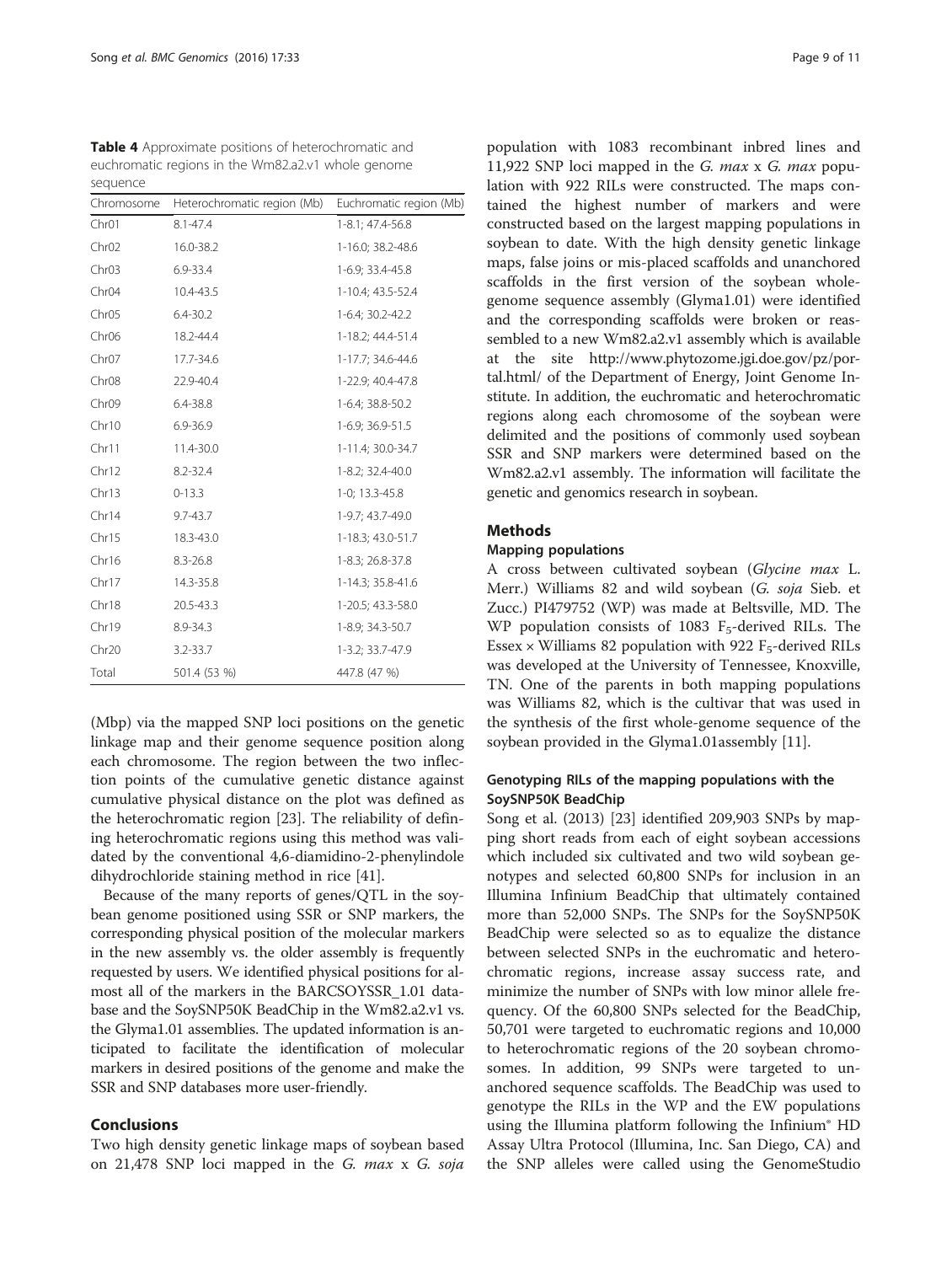<span id="page-11-0"></span>Genotyping Module v1.8.4 (Illumina, Inc. San Diego, CA) as described previously [\[23](#page-12-0)].

#### Construction of the high-density linkage maps

Linkage maps for the WP and EW populations were created using the MSTMap software [\[42](#page-12-0)] and the genetic distance between SNPs was calculated using JoinMap 4.0 [[43](#page-12-0)]. Before linkage map analysis, loci with segregation distortion in the population  $(p < 0.01)$  or with missing data >10 % were eliminated. RILs with missing data >10 % were also removed. In order to reduce the time required to determine the order and genetic distance of the SNPs in each linkage group, SNPs with identical allele segregation patterns among RILs of WP or EW populations were clustered into groups, and only one SNP from each group was included in linkage analysis. The remaining SNPs were assigned to the same linkage map position as the representative SNP after completion of the linkage analysis. A LOD of 11 was used to cluster the markers into linkage groups. Recombination values were converted to genetic distances using the Kosambi mapping function [[43\]](#page-12-0).

#### Identification of genomic regions in the Glyma1.01 assembly that required re-positioning or reorientation

Genetic linkage map positions of SNPs on the linkage maps of WP and EW were compared with their physical positions in the Glyma1.01assembly and regions that required re-positioning or reorientation were identified based upon marker orders supported by the WP and/or the EW mapping data and scaffolds with false joins were broken and re-assembled. The physical positions of these SNPs in the Glyma1.01 were previously reported by Song et al. (2013) [[23](#page-12-0)].

#### Physical positions of commonly used SSR and SNP markers in the new assembly- Wm82.a2.v1

The BARCSOYSSR\_1.0 database consists of 3322 SNPs and 33,065 SSRs [[30](#page-12-0)], and the SoySNP50K BeadChip contained 52,041 SNPs selected from the soybean genome. In order to position these loci in the Wm82.a2.v1 soybean genome sequence, source sequences of the SSR and the sequences flanking the SNP loci were aligned to the Wm82.a2.v1 soybean sequences using standalone Megablast software ([http://www.ncbi.nlm.nih.gov/blast/](http://www.ncbi.nlm.nih.gov/blast/megablast.shtml) [megablast.shtml\)](http://www.ncbi.nlm.nih.gov/blast/megablast.shtml) with  $W = 50$ , cutoff percentage of alignment = 99 and low complexity filtered. The primer sequences of the SSR loci were mapped to the genome sequence using the standalone software e-PCR (ftp:// ftp.ncbi.nih.gov/pub/schuler/e-PCR/). SSR positions were definitively determined if both the source sequences and primer sequences of the SSRs aligned to the same region of the genome sequence with expected e-PCR amplicon length and with the SSR motif between the two primer sequences. High stringency alignment (gap = 0, number of mismatch = 0) with e-PCR of primer sequences to the genome sequence was used to map the primer sequences.

#### Availability of supporting data

The SNP information is deposited in the dbSNP database of NCBI (ss715578401-ss715639200). The new soybean whole genome sequence assembly (Wm82.a2.v1) which is completed at the Department of Energy, Joint Genome Institute is available at [http://www.phytozome.jgi.doe.gov/](http://www.phytozome.jgi.doe.gov/pz/portal.html/) [pz/portal.html/.](http://www.phytozome.jgi.doe.gov/pz/portal.html/) The remaining data sets supporting the results of this article are included within the article and its four additional files.

#### Additional files

[Additional file 1: Table S1.](dx.doi.org/10.1186/s12864-015-2344-0) NCBI ssID, SNP ID of SoySNP50K SNPs (Song et al. [\[23](#page-12-0)]), genome position Glyma1.01, corresponding genome position in the Wm82.a2.v1 assembly, gene IDs of SNPs in the Wm82.a2.v1 assembly and genetic linkage group and linkage position of the SNPs in the Williams 82 x PI479752 (WP) and Essex x Williams 82 (EW) populations (XLS 10149 kb)

[Additional file 2: Figure S1.](dx.doi.org/10.1186/s12864-015-2344-0) Consensus diagram of physical order (left) of common SNPs in Glyma1.01 vs. their genetic linkage map order on the EW (middle) and the WP (right) maps. Common SNP loci are connected with red lines. (DOCX 2614 kb)

[Additional file 3: Figure S2.](dx.doi.org/10.1186/s12864-015-2344-0) Plots of genetic vs. physical distance of SNPs. Figures Gm01-Gm20, and Chr01-Chr20 are the plots of genetic on physical distance based on Glyma1.01 and Wm82.a2.v1, respectively. Blue and red lines are based on the Williams 82  $\times$  PI479752 and the Essex  $\times$ Williams 82 populations, respectively. (DOCX 1660 kb)

[Additional file 4: Table S2.](dx.doi.org/10.1186/s12864-015-2344-0) Genomic position and corresponding gene IDs of the SSR and SNP markers in the Wm82.a2.v1 assembly, the SSR and SNP markers were from the BARCSOYSSR\_1.0 database (Song et al. [\[30](#page-12-0)]). (XLS 8876 kb)

#### Abbreviations

AFLP: amplified fragment length polymorphisms; EW: Essex x Williams 82 population; QTL: quantitative trait loci; RAPD: random amplified polymorphic DNA; RFLP: restriction fragment length polymorphism; RILs: recombinant inbred lines; SNP: single nucleotide polymorphism; SSR: simple sequence repeat; WP: Williams 82 x PI479752 population.

#### Competing interests

The authors declare that they have no competing interests.

#### Authors' contributions

QS and PBC provided project planning and coordination. VP prepared the EW population. JS, JJ and SAJ provided sequence assembly. GJ performed molecular genotyping, QS, DLH and PBC performed data analysis. QS and PBC prepared the manuscript. All authors have read and approved the manuscript.

#### Acknowledgements

We thank Rob Parry and Chris Pooley for their technical support in assembling the necessary hardware and software required for the data analysis and Charles V. Quigley and Edward W. Fickus for DNA extraction and genotyping.

#### Author details

<sup>1</sup>USDA-ARS, Soybean Genomics and Improvement Lab, Beltsville, MD 20705 USA. <sup>2</sup>HudsonAlpha Institute for Biotechnology, Huntsville, Alabama 35806 USA. <sup>3</sup>Department of Agronomy & Horticulture, Center for Plant Science Innovation, 322 Keim Hall, University of Nebraska, Lincoln, NE 68583, USA.